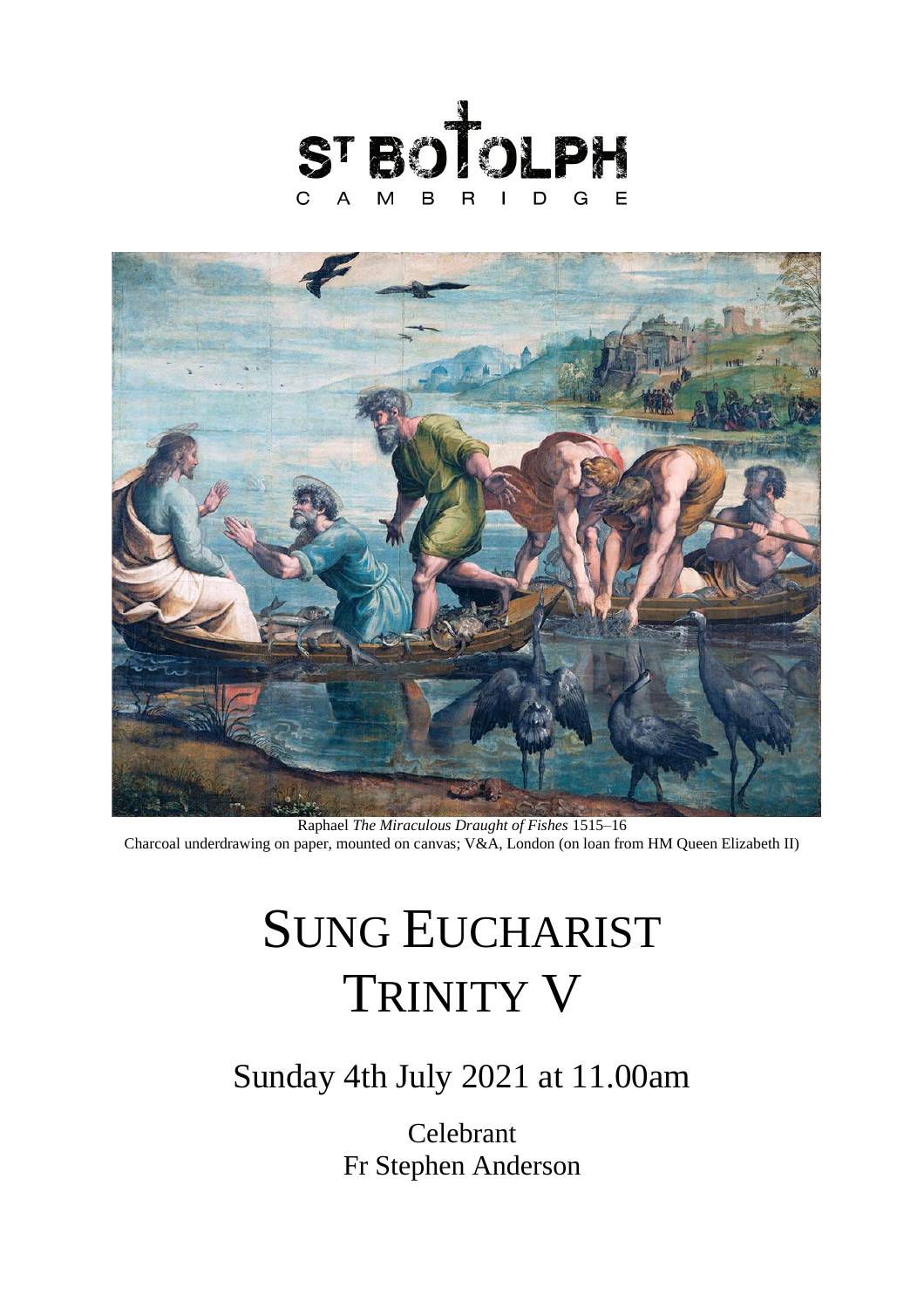#### ORGAN MUSIC BEFORE THE SERVICE John Stanley *Voluntary VI, Opus 6*

*¶ Please stand* 

#### WELCOME – Fr Stephen

#### *THE INTROIT PROPER*

ONSIDER, O Lord, and hear me, when I cry unto thee: be thou my succour, O cast me not away, neither **for all the me** utterly, O God of my salvation. *Ps*. The Lord is my light, and my salvation: whom then shall for sake me utterly, O God of my salvation. *Ps*. The Lord is my light, and my salvation: whom then shall I fear? Glory be to the Father, and to the Son, and to the Holy Ghost. As it was in the beginning, is now, and ever shall be. Amen.

Consider, Lord . . .

*¶ Please kneel or sit*

#### *THE LORD'S PRAYER*

UR Father, which art in heaven, hallowed be thy name; thy kingdom come; thy will be done; in earth as it is in heaven. Give us this day our daily bread. And forgive us our trespasses, as we forgive earth as it is in heaven. Give us this day our daily bread. And forgive us our trespasses, as we forgive them that trespass against us. And lead us not into temptation; but deliver us from evil. **Amen.**

#### *THE COLLECT FOR PURITY*

LMIGHTY God, unto whom all hearts be open, all desires known, and from whom no secrets are hid; Cleanse the thoughts of our hearts by the inspiration of thy Holy Spirit, that we may perfectly love thee, and worthily magnify thy holy Name; through Christ our Lord. **Amen.**  A

#### *THE SUMMARY OF THE LAW*

UR Lord Jesus Christ said: Hear, O Israel, The Lord our God is one Lord; and thou shalt love the Lord UR Lord Jesus Christ said: Hear, O Israel, The Lord our God is one Lord; and thou shalt love the Lord thy God with all thy heart, and with all thy soul, and with all thy mind, and with all thy strength. This is the first commandment. And the second is like, namely this: Thou shalt love thy neighbour as thyself. There is none other commandment greater than these. On these two commandments hang all the Law and the Prophets.

#### *THE KYRIES* from the *Missa de Angelis*

*Kyrie Eleison, Christe Eleison, Kyrie Eleison.* Lord, have mercy upon us, Christ have mercy upon us, Lord have mercy upon us.

#### *Let us pray*.

#### *THE COLLECT OF THE DAY*

GRANT, O Lord, we beseech thee, that the course of this world may be so peaceably ordered by thy governance, that thy Church may joyfully serve thee in all godly quietness; through Jesus Christ our Lord. **Amen.** O

#### *¶ Please sit*

#### *THE EPISTLE (read by Peter Patrick)*

*The Epistle is written in the third chapter of the First Letter of Peter, beginning at the eighth verse*  E ye all of one mind, having compassion one of another, love as brethren, be pitiful, be courteous; not  $B<sup>E</sup>$  ye all of one mind, having compassion one of another, love as brethren, be pitiful, be courteous; not rendering evil for evil, or railing for railing: but contrariwise blessing; knowing that ye are thereunto called, that ye should inherit a blessing. For he that will love life, and see good days, let him refrain his tongue from evil, and his lips that they speak no guile: let him eschew evil, and do good; let him seek peace, and ensue it. For the eyes of the Lord are over the righteous, and his ears are open unto their prayers: but the face of the Lord is against them that do evil. And who is he that will harm you, if ye be followers of that which is good? But and if ye suffer for righteousness' sake, happy are ye: and be not afraid of their terror, neither be troubled; but sanctify the Lord God in your hearts.

### *Here endeth the Epistle*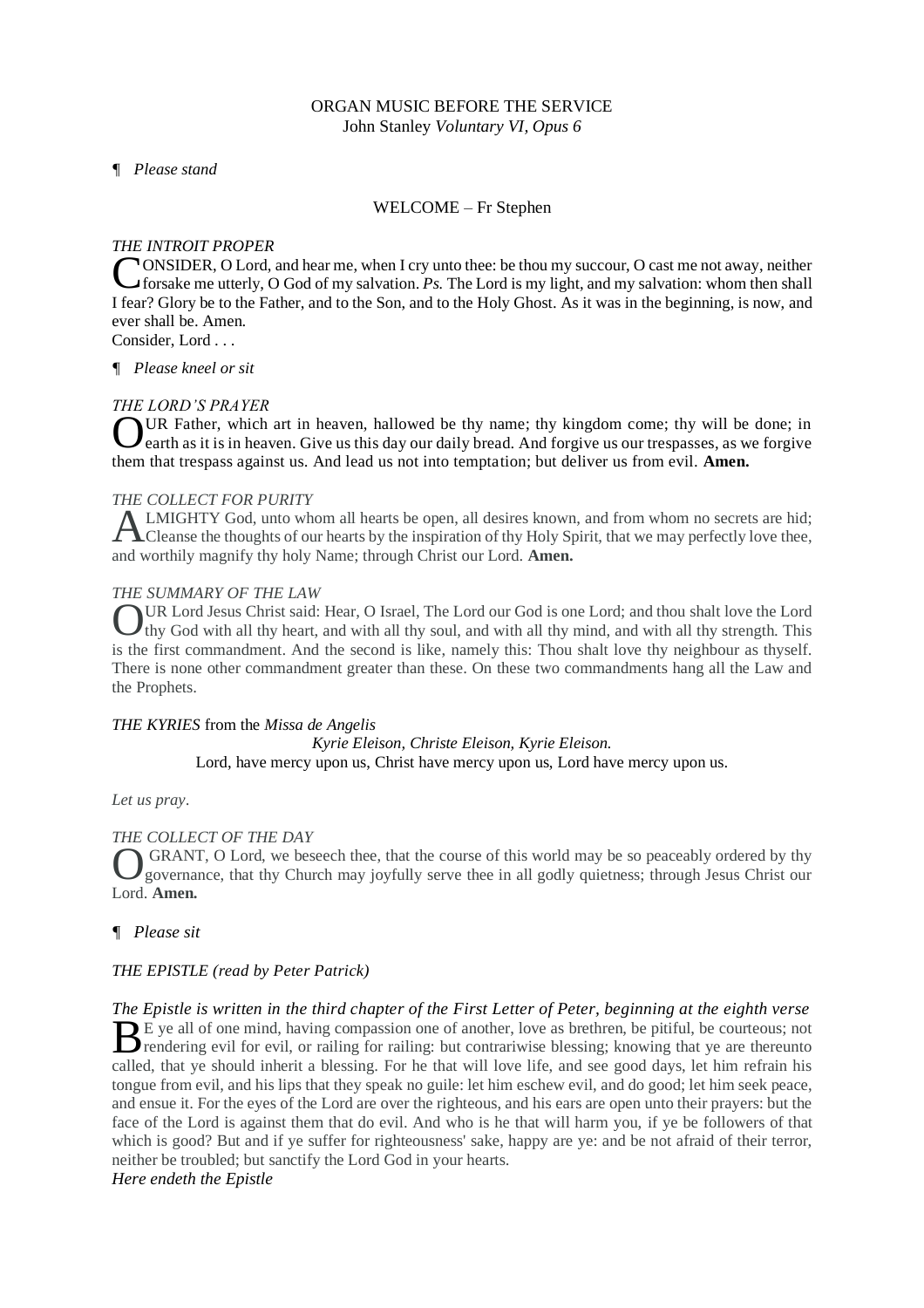#### *THE GRADUAL PROPER*

EHOLD, O God, our defender: and look upon thy servant. *V.* O Lord God of hosts: hear the prayers of **the EHOLD**, O God, our defender: and look upon thy servant. *V*. O Lord God of hosts: hear the prayers of thy servants. Alleluia. Alleluia. *V*. In thee, O Lord, have I put my trust, let me never be put to confusion: rid me and deliver me in thy righteousness, bow down thine ear to me, make haste to deliver me. Alleluia.

#### *¶ Please stand*

#### *THE GOSPEL*

*The Holy Gospel is written in the fifth chapter of the Gospel according to St Luke, beginning at the first verse.*

#### **Glory be to thee, O Lord.**

T came to pass that as the people pressed upon him to hear the word of God, he stood by the lake of IT came to pass that as the people pressed upon him to hear the word of God, he stood by the lake of Gennesaret, and saw two ships standing by the lake; but the fishermen were gone out of them, and were washing their nets. And he entered into one of the ships, which was Simon's, and prayed him that he would thrust out a little from the land: and he sat down, and taught the people out of the ship. Now when he had left speaking, he said unto Simon, Launch out into the deep, and let down your nets for a draught. And Simon answering said unto him, Master, we have toiled all the night, and have taken nothing; nevertheless, at thy word I will let down the net. And when they had this done, they inclosed a great multitude of fishes, and their net brake. And they beckoned unto their partners which were in the other ship, that they should come and help them. And they came, and filled both the ships, so that they began to sink. When Simon Peter saw it, he fell down at Jesus' knees, saying, Depart from me, for I am a sinful man, O Lord. For he was astonished, and all that were with him, at the draught of the fishes which they had taken; and so was also James, and John, the sons of Zebedee, which were partners with Simon. And Jesus said unto Simon, Fear not, from henceforth thou shalt catch men. And when they had brought their ships to land, they forsook all, and followed him.

#### **Praise be to thee, O Christ**

#### *THE NICENE CREED (sung by the choir to the setting by Merbecke)*

BELIEVE in one God the Father Almighty, Maker of heaven and earth, And of all things visible and **I** BELIEVE in one God the Father Almighty, Maker of heaven and earth, And of all things visible and invisible: And in one Lord Jesus Christ, the only-begotten Son of God, Begotten of his Father before all worlds, God of God, Light of Light, Very God of very God, Begotten, not made, Being of one substance with the Father, By whom all things were made: Who for us men and for our salvation came down from heaven, And was incarnate by the Holy Ghost of the Virgin Mary, And was made man, And was crucified also for us under Pontius Pilate. He suffered and was buried, And the third day he rose again according to the Scriptures, And ascended into heaven, And sitteth on the right hand of the Father. And he shall come again with glory to judge both the quick and the dead: Whose kingdom shall have no end. And I believe in the Holy Ghost, The Lord and giver of life, Who proceedeth from the Father and the Son, Who with the Father and the Son together is worshipped and glorified, Who spake by the Prophets. And I believe one Catholick and Apostolick Church. I acknowledge one Baptism for the remission of sins. And I look for the Resurrection of the dead, And the life of the world to come. Amen.

*¶ Please sit*

#### *THE SERMON* Revd Dr Jonathan Holmes, Queens' College

#### *¶ Please stand*

#### *THE OFFERTORY PROPER*

WILL bless the Lord, who hath given me counsel; I have set God always before me: for he is on my WILL bless the Lord, who hath give<br>
right hand, therefore I shall not fall.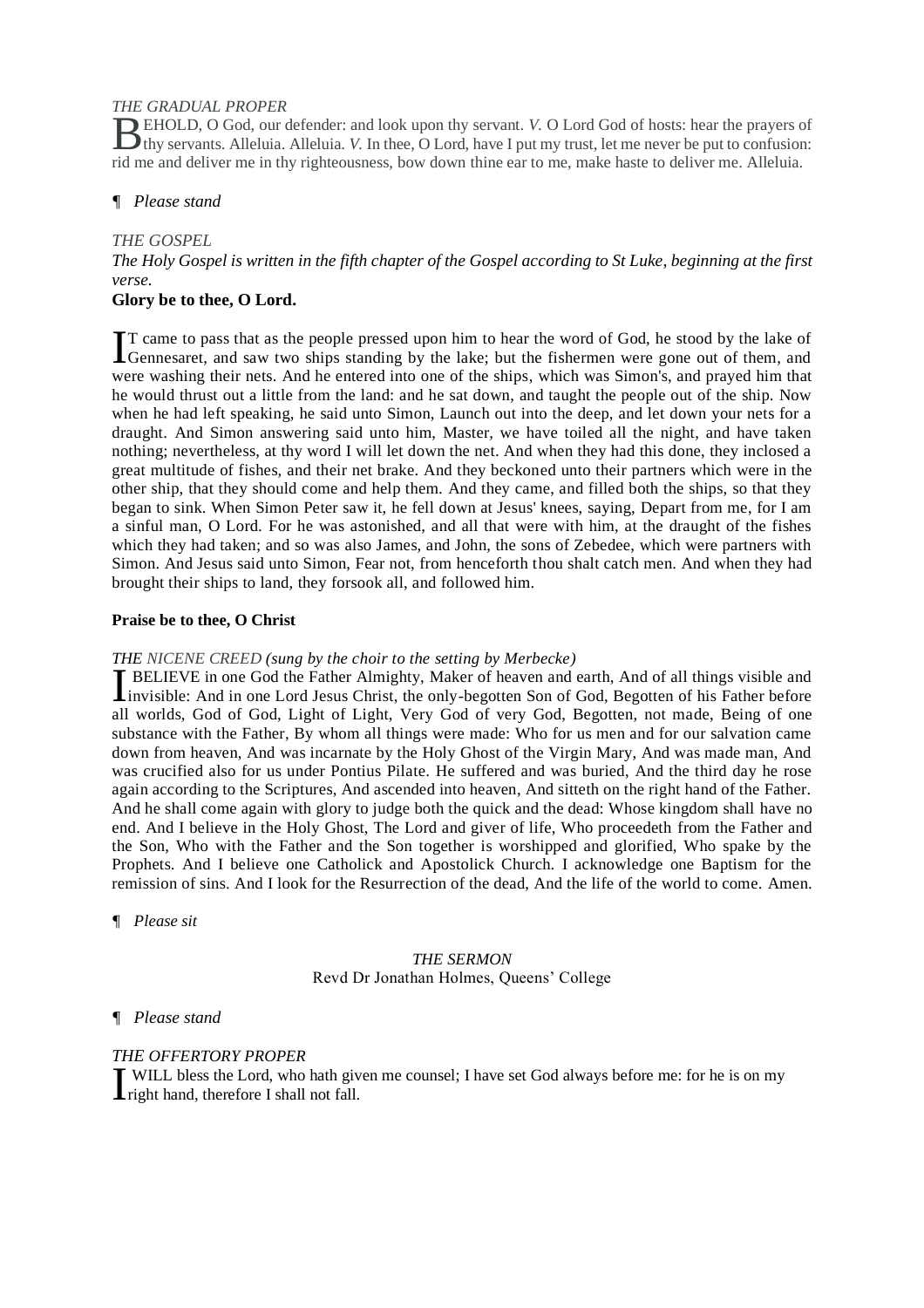#### THE OFFERTORY HYMN NEH 440 *Praise to the Lord, the Almighty*





#### *¶ Please sit*

Let us pray for the whole state of Christ's Church militant here in earth.

#### *THE PRAYER FOR THE CHURCH MILITANT*

LMIGHTY and ever living God, who by thy holy Apostle hast taught us to make prayers, and supplications, and to give thanks for all men; We humbly beseech thee most mercifully to accept our [alms and] oblations, and to receive these our prayers, which we offer unto thy Divine Majesty; beseeching thee to inspire continually the Universal Church with the spirit of truth, unity, and concord: And grant that all they that do confess thy holy Name may agree in the truth of thy holy Word, and live in unity and godly love. A

We beseech thee also to save and defend all Christian kings, princes and governors; and specially thy servant Elizabeth our Queen; that under her we may be godly and quietly governed: and grant unto her whole council, and to all that are put in authority under her, that they may truly and indifferently minister justice, to the punishment of wickedness and vice, and to the maintenance of thy true religion, and virtue.

Give grace, O heavenly Father, to all Bishops and Curates, that they may, both by their life and doctrine, set forth thy true and lively Word, and rightly and duly administer thy holy Sacraments.

And to all thy People give thy heavenly grace; and especially to this congregation here present; that, with meek heart and due reverence, they may hear, and receive thy holy Word; truly serving thee in holiness and righteousness all the days of their life.

And we most humbly beseech thee, of thy goodness, O Lord, to comfort and succour all them who, in this transitory life, are in trouble, sorrow, need, sickness, or any other adversity. And we also bless thy holy Name for all thy servants departed this life in thy faith and fear; beseeching thee to give us grace so to follow their good examples, that with them we may be partakers of thy heavenly kingdom. Grant this, O Father, for Jesus Christ's sake, our only Mediator and Advocate. Amen.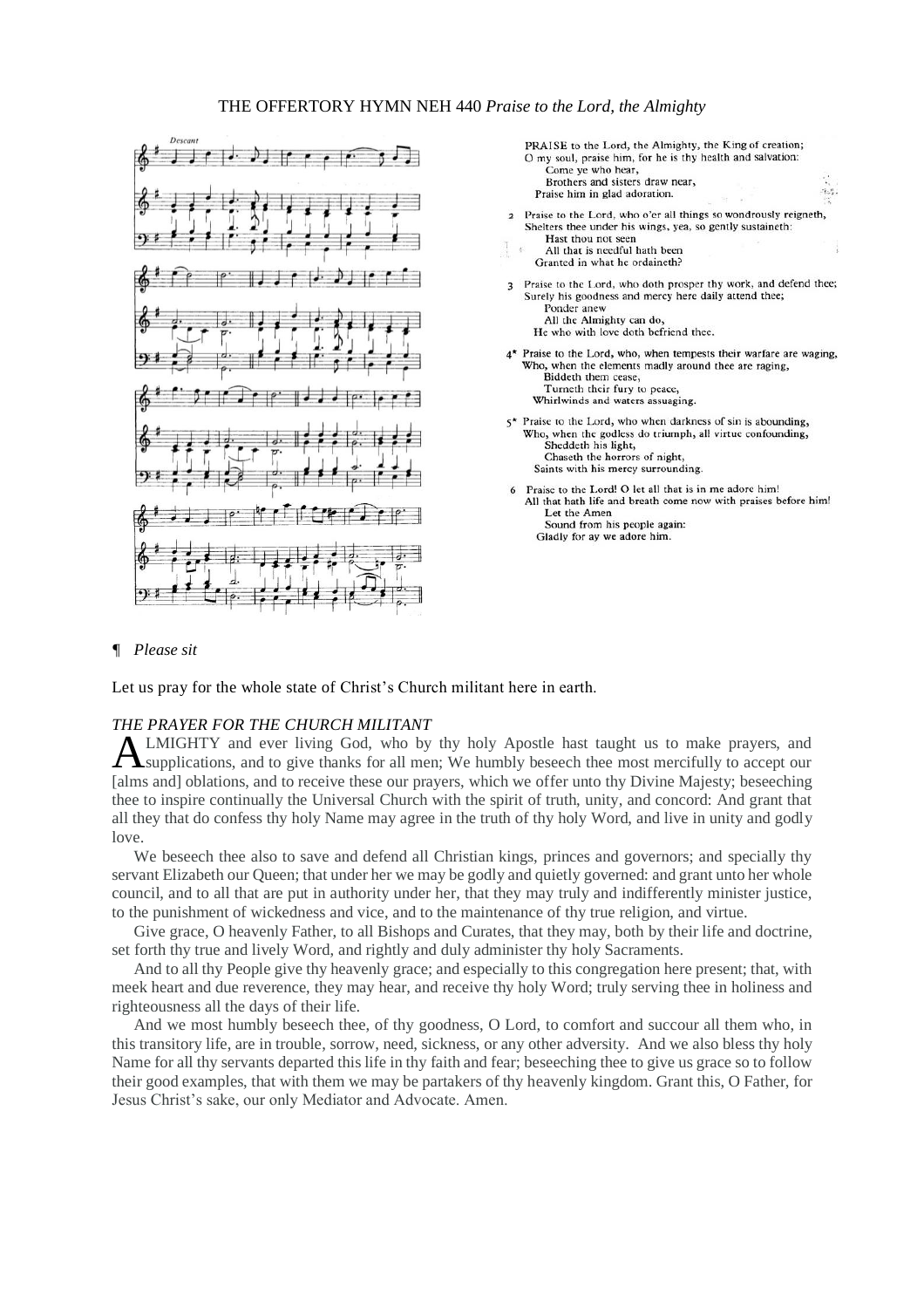#### *THE INVITATION TO CONFESSION*

 $\angle$ E that do truly and earnestly repent you of your sins, and are in love and charity with your neighbours, The that do truly and earnestly repent you of your sins, and are in love and charity with your neighbours, and intend to lead a new life, following the commandments of God, and walking from henceforth in his holy ways; Draw near with faith, and take this holy Sacrament to your comfort; and make your humble confession to Almighty God, meekly kneeling upon your knees.

#### *THE CONFESSION*

#### LMIGHTY God,

**Father of our Lord Jesus Christ, Maker of all things, Judge of all men; We acknowledge and bewail our manifold sins and wickedness, Which we, from time to time, most grievously have committed, By thought, word, and deed, Against thy Divine Majesty, Provoking most justly thy wrath and indignation against us. We do earnestly repent, And are heartily sorry for these our misdoings; The remembrance of them is grievous unto us; The burden of them is intolerable. Have mercy upon us, Have mercy upon us, most merciful Father; For thy Son our Lord Jesus Christ's sake, Forgive us all that is past; And grant that we may ever hereafter Serve and please thee In newness of life, To the honour and glory of thy Name; Through Jesus Christ our Lord. Amen.**  A

#### *THE ABSOLUTION*

LMIGHTY God, our heavenly Father, who of his great mercy hath promised forgiveness of sins to all them that with hearty repentance and true faith turn unto him; Have mercy upon you; + pardon and deliver you from all your sins; confirm and strengthen you in all goodness; and bring you to everlasting life; through Jesus Christ our Lord. Amen. A

#### *¶ Please stand*



It is very meet, right, and our bounden duty, that we should at all times, and in all places, give thanks unto thee, O Lord, Holy Father, Almighty, Everlasting God. Therefore with Angels and Archangels, and with all the company of heaven, we laud and magnify thy glorious Name; evermore praising thee, and saying:

#### *THE SANCTUS & BENEDICTUS (sung by the choir to the setting by Charles Wood)*

OLY, holy, holy, Lord God of hosts, heaven and earth are full of thy glory: Glory be to thee, O Lord most High. Amen. + Blessed is he that cometh in the name of the Lord. Hosanna in the highest. most High. Amen. + Blessed is he that cometh in the name of the Lord. Hosanna in the highest.

#### *¶ Please kneel or sit*

#### *THE PRAYER OF HUMBLE ACCESS*

W<sup>E</sup> do not presume **to come to this thy Table, O merciful Lord, trusting in our own righteousness, but in thy manifold and great mercies. We are not worthy so much as to gather up the crumbs under thy Table. But thou art the same Lord, whose property is always to have mercy: Grant us therefore, gracious Lord, so to eat the flesh of thy dear Son Jesus Christ, and to drink his blood, that our sinful bodies may be made clean by his body, and our souls washed through his most precious blood, and that we may evermore dwell in him, and he in us. Amen.** 

#### *THE PRAYER OF CONSECRATION*

LMIGHTY God, our heavenly Father, who of thy tender mercy, didst give thine only Son Jesus Christ ALMIGHTY God, our heavenly Father, who of thy tender mercy, didst give thine only Son Jesus Christ<br>to suffer death upon the Cross for our redemption; who made there (by his one oblation of himself once offered) a full, perfect, and sufficient sacrifice, oblation, and satisfaction, for the sins of the whole world; and did institute, and in his holy Gospel command us to continue, a perpetual memory of that his precious death and sacrifice, until his coming again: Hear us, O merciful Father, we most humbly beseech thee; and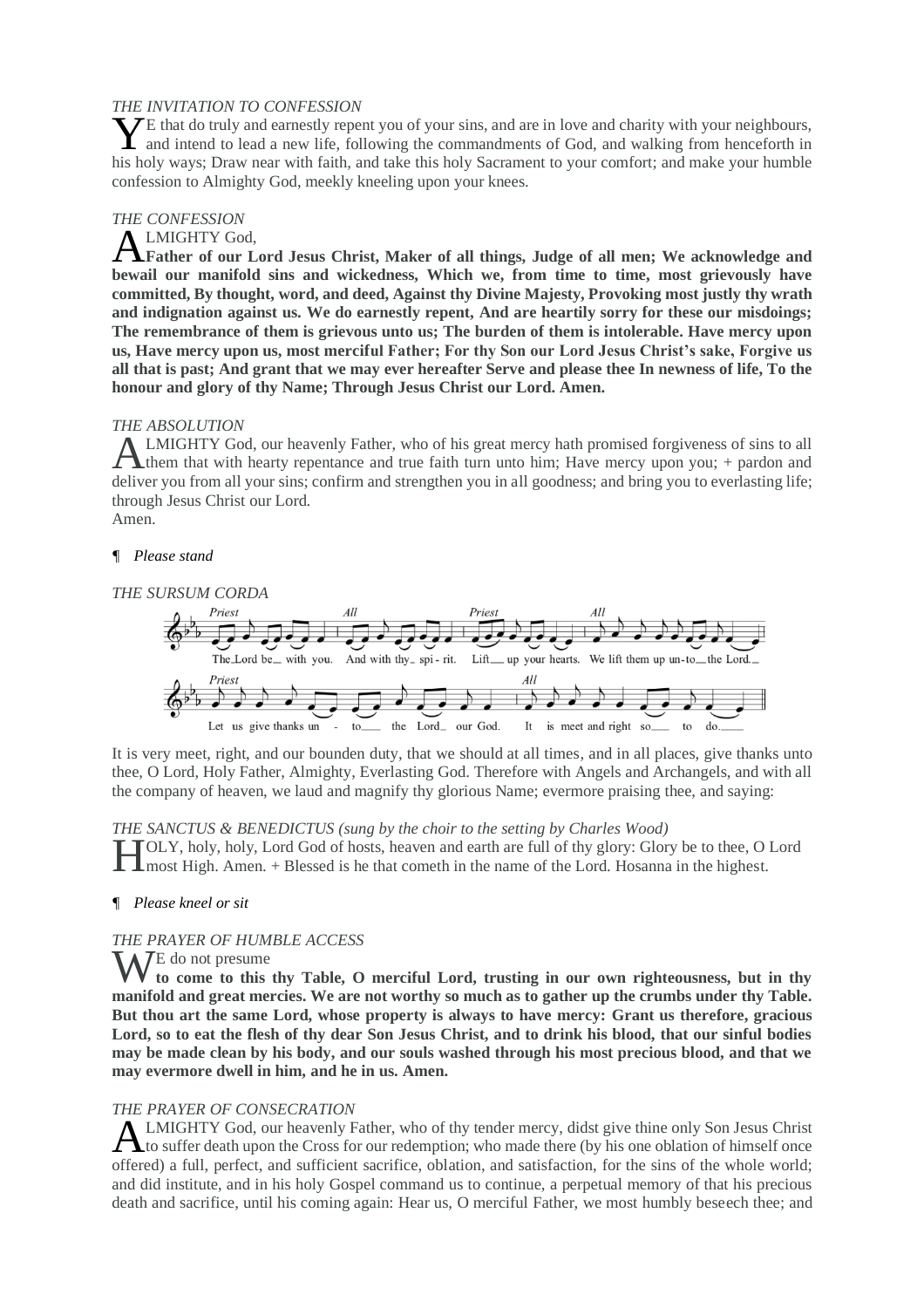grant that by the power of the Holy Spirit, we receiving these thy creatures of bread and wine, according to thy Son our Saviour Jesus Christ's holy institution, in remembrance of his death and passion, may be partakers of his most blessed + Body and Blood: Who, in the same night that he was betrayed, took Bread; and when he had given thanks, he brake it, and gave it to his disciples, saying: *Take, eat, this is my Body, which is given for you; Do this in remembrance of me.* Likewise, after supper, he took the Cup; and, when he had given thanks, he gave it to them, saying: *Drink ye all of this; for this is my Blood of the New Testament, which is shed for you, and for many, for the remission of sins; Do this, as oft as ye shall drink it, in remembrance of me.* Amen.

#### *THE AGNUS DEI (setting by Charles Wood)*

LAMB of God, that takest away the sins of the world, have mercy upon us. O Lamb of God, that takest away the sins of the world, have mercy upon us. O Lamb of God that takest away the sins of the world, grant us thy peace. O

#### *THE COMMUNION PROPER*

NE thing have I desired of the Lord, which I will require: even that I may dwell in the house of the Lord all the days of my life. O

#### *THE COMMUNION*

*¶ In accordance with the Anglican tradition, Holy Communion is administered in both kinds i.e. the consecrated Bread and Wine. During the current pandemic, this can only be offered by intinction i.e. the consecrated wafer dipped in the consecrated wine, as the sharing of the Common Cup (Chalice) by sipping the consecrated wine is not permitted.* 

#### *THE INVITATION TO COMMUNION*

HE Body of our Lord Jesus Christ, which was given for thee, and the Blood of our Lord Jesus Christ THE Body of our Lord Jesus Christ, which was given for thee, and the Blood of our Lord Jesus Christ<br>
which was shed for thee, preserve thy body and soul unto everlasting life: Take and eat this in remembrance that Christ died for thee, and feed on him in thy heart by faith with thanksgiving. Amen.

#### THE COMMUNION ANTHEM

F Schubert *Heilig, Heilig (Deutsche Messe)*

- 1. Heilig, heilig, heilig, heilig ist der Herr! Heilig, heilig, heilig, heilig ist nur er, er, der nie begonnen, er der immer war, ewig ist und waltet, sein wird immerdar.
- 2. Heilig, heilig, heilig, heilig ist der Herr! Heilig, heilig, heilig, heilig ist nur er. Allmacht, Wunder, Liebe, alles rings umher! Heilig, heilig, heilig, heilig ist der Herr!

Holy, holy, holy, God almighty Lord! Holy, holy, holy, Everywhere adored!

He without beginning, he th'eternal one reigns and rules for ever all things 'neath the sun.

Power and love and wonder circling round his throne, praise him, holy, holy, Lord of life alone.

#### THE COMMUNION HYMN NEH 300 *O Food of men wayfaring*

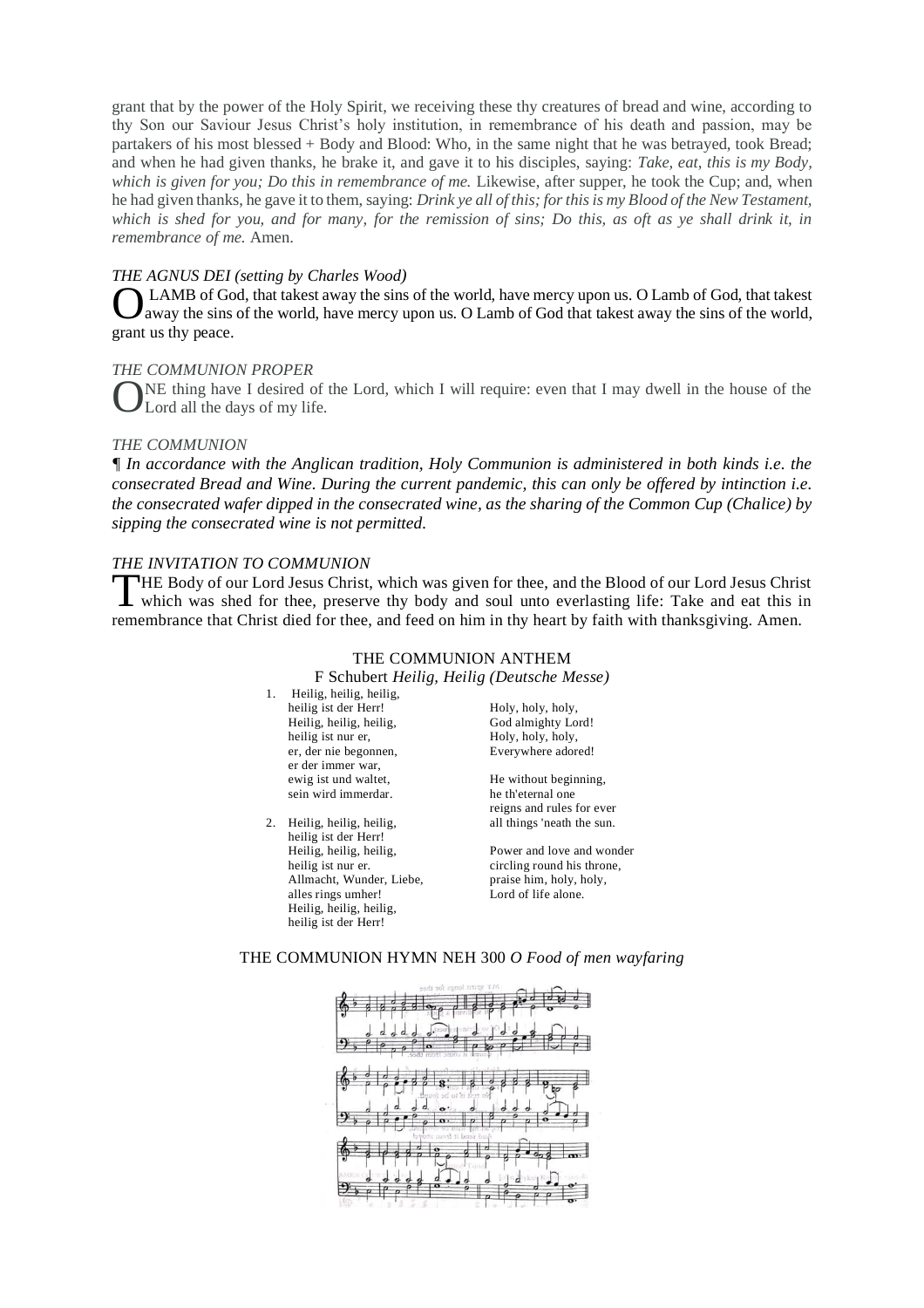1 O Food of men wayfaring, The Bread of Angels sharing, O Manna from on high! We hunger; Lord, supply us, Nor thy delights deny us, Whose hearts to thee draw nigh. 2 O Stream of love past telling, O purest Fountain, welling From out the Saviour's side! We faint with thirst; revive us, Of thine abundance give us, And all we need provide.

3 O Jesu, by thee bidden, We here adore thee, hidden 'Neath forms of bread and wine. Grant when the veil is riven, We may behold, in heaven, Thy countenance divine.

#### *THE LORD'S PRAYER*

#### UR Father,

**which art in heaven, hallowed be thy name; thy kingdom come; thy will be done; in earth as**  O **it is in heaven. Give us this day our daily bread. And forgive us our trespasses, as we forgive them that trespass against us. And lead us not into temptation; but deliver us from evil. For thine is the kingdom, the power and the glory, for ever and ever. Amen.**

#### *THE PRAYER OF OBLATION*

LORD and heavenly Father, we thy humble servants entirely desire thy fatherly goodness mercifully to accept this our sacrifice of praise and thanksgiving; most humbly beseeching thee to grant, that by the merits and death of thy Son Jesus Christ, and through faith in his blood, we and all thy whole Church may obtain remission of our sins, and all other benefits of his passion. And here we offer and present unto thee, O Lord, ourselves, our souls and bodies, to be a reasonable, holy, and lively sacrifice unto thee; humbly beseeching thee, that all we, who are partakers of this Holy Communion, may be fulfilled with thy grace and heavenly benediction. And although we be unworthy, through our manifold sins, to offer unto thee any sacrifice, yet we beseech thee to accept this our bounden duty and service; not weighing our merits, but pardoning our offences, through Jesus Christ our Lord; by whom, and with whom, in the unity of the Holy Ghost, all honour and glory be unto thee, O Father Almighty, world without end. **Amen.**  $\overline{O}$ 

#### *¶ Please stand*

#### *THE GLORIA*

#### *(sung to the setting by Merbecke)*

LORY be to God on high, and in earth peace, good will towards men. We praise thee, we bless thee, CLORY be to God on high, and in earth peace, good will towards men. We praise thee, we bless thee, we give thanks to thee for thy great glory, O Lord God, heavenly King, God the Father Almighty. O Lord, the only-begotten Son, Jesu Christ; O Lord God, Lamb of God, Son of the Father, that takest away the sins of the world, have mercy upon us. Thou that takest away the sins of the world, have mercy upon us. Thou that takest away the sins of the world, receive our prayer. Thou that sittest at the right hand of God the Father, have mercy upon us. For thou only art holy; thou only art the Lord; thou only, O Christ, with the Holy Ghost, art most high in the glory of God the Father. Amen.

#### *THE BLESSING*

HE peace of God which passeth all understanding, keep your hearts and minds in the knowledge and THE peace of God which passeth all understanding, keep your hearts and minds in the knowledge and love of God, and of his Son, Jesus Christ our Lord; and the blessing of God Almighty, + the Father, the Son and the Ghost, be amongst you and remain with you always. **Amen.**



James Tissot *The Second Miraculous Draught of Fishes* Brooklyn Museum